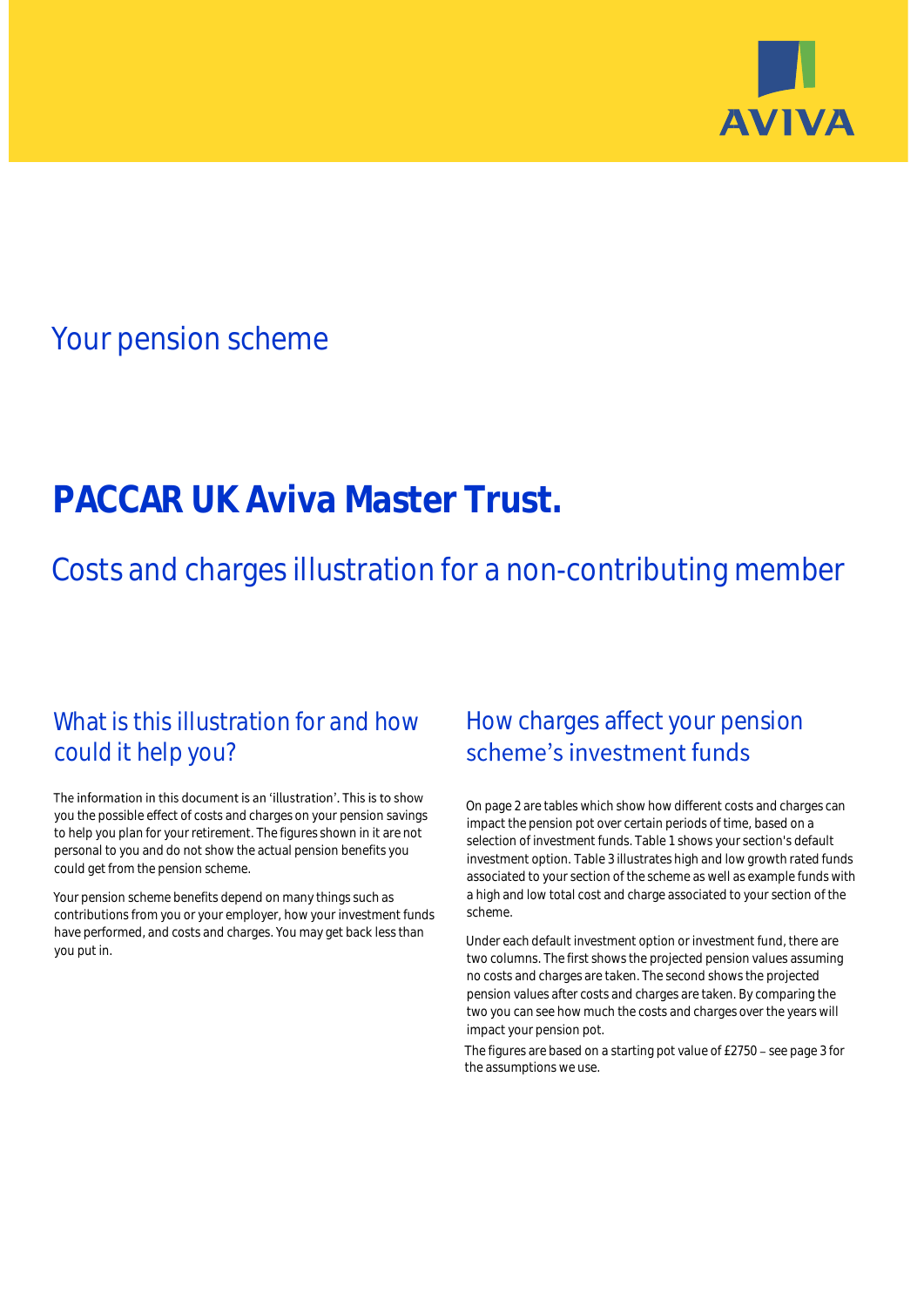| Illustration of effect of costs and charges on the Default Investment Option in |                                                                           |                       |  |  |  |  |  |  |  |
|---------------------------------------------------------------------------------|---------------------------------------------------------------------------|-----------------------|--|--|--|--|--|--|--|
| <b>PACCAR UK Aviva Master Trust.</b>                                            |                                                                           |                       |  |  |  |  |  |  |  |
|                                                                                 | <b>My Future</b>                                                          |                       |  |  |  |  |  |  |  |
|                                                                                 | Assumed growth rate 3.3% (p.a.)<br>Assumed costs and charges 0.51% (p.a.) |                       |  |  |  |  |  |  |  |
|                                                                                 |                                                                           |                       |  |  |  |  |  |  |  |
|                                                                                 | Projected value assuming no<br><b>Projected value after costs</b>         |                       |  |  |  |  |  |  |  |
| At end of year                                                                  | costs and charges are taken                                               | and charges are taken |  |  |  |  |  |  |  |
| $\mathbf{1}$                                                                    | £2,780                                                                    | £2,760                |  |  |  |  |  |  |  |
| $\overline{2}$                                                                  | £2,810                                                                    | £2,780                |  |  |  |  |  |  |  |
| 3                                                                               | £2,840                                                                    | £2,800                |  |  |  |  |  |  |  |
| 4                                                                               | £2,870                                                                    | £2,810                |  |  |  |  |  |  |  |
| 5                                                                               | £2,900                                                                    | £2,830                |  |  |  |  |  |  |  |
| 10                                                                              | £3,060                                                                    | £2,900                |  |  |  |  |  |  |  |
| 15                                                                              | £3,230                                                                    | £2,980                |  |  |  |  |  |  |  |
| 20                                                                              | £3,400                                                                    | £3,060                |  |  |  |  |  |  |  |
| 25                                                                              | £3,590                                                                    | £3,150                |  |  |  |  |  |  |  |
| 30                                                                              | £3,790                                                                    | £3,240                |  |  |  |  |  |  |  |
| 35                                                                              | £4,000                                                                    | £3,320                |  |  |  |  |  |  |  |
| 40                                                                              | £4,170                                                                    | £3,380                |  |  |  |  |  |  |  |
| 45                                                                              | £4,280                                                                    | £3,380                |  |  |  |  |  |  |  |
| 50                                                                              | £4,300                                                                    | £3,310                |  |  |  |  |  |  |  |

#### **Table 2**

| List of Funds included in the Default Investment Option |                       |                    |  |  |  |  |  |  |
|---------------------------------------------------------|-----------------------|--------------------|--|--|--|--|--|--|
| <b>Fund name</b>                                        | <b>Total Cost and</b> | <b>Growth Rate</b> |  |  |  |  |  |  |
|                                                         | Charge (p.a.)         | (p.a.)             |  |  |  |  |  |  |
| Av MyM My Future Growth                                 | 0.53%                 | 3.60%              |  |  |  |  |  |  |
| Av MyM My Future Consolidation                          | 0.48%                 | 2.40%              |  |  |  |  |  |  |
|                                                         |                       |                    |  |  |  |  |  |  |
|                                                         |                       |                    |  |  |  |  |  |  |
|                                                         |                       |                    |  |  |  |  |  |  |
|                                                         |                       |                    |  |  |  |  |  |  |
|                                                         |                       |                    |  |  |  |  |  |  |
|                                                         |                       |                    |  |  |  |  |  |  |
|                                                         |                       |                    |  |  |  |  |  |  |
|                                                         |                       |                    |  |  |  |  |  |  |

**Aviva Life & Pensions UK Limited.**

Registered in England No. 3253947. Registered office: Aviva, Wellington Row, York, YO90 1WR. Authorised by the Prudential Regulation Authority and regulated by the Financial Conduct Authority and the Prudential Regulation Authority. Firm Reference Number 185896. **aviva.co.uk** TEMP GFI NG071309 09/2018